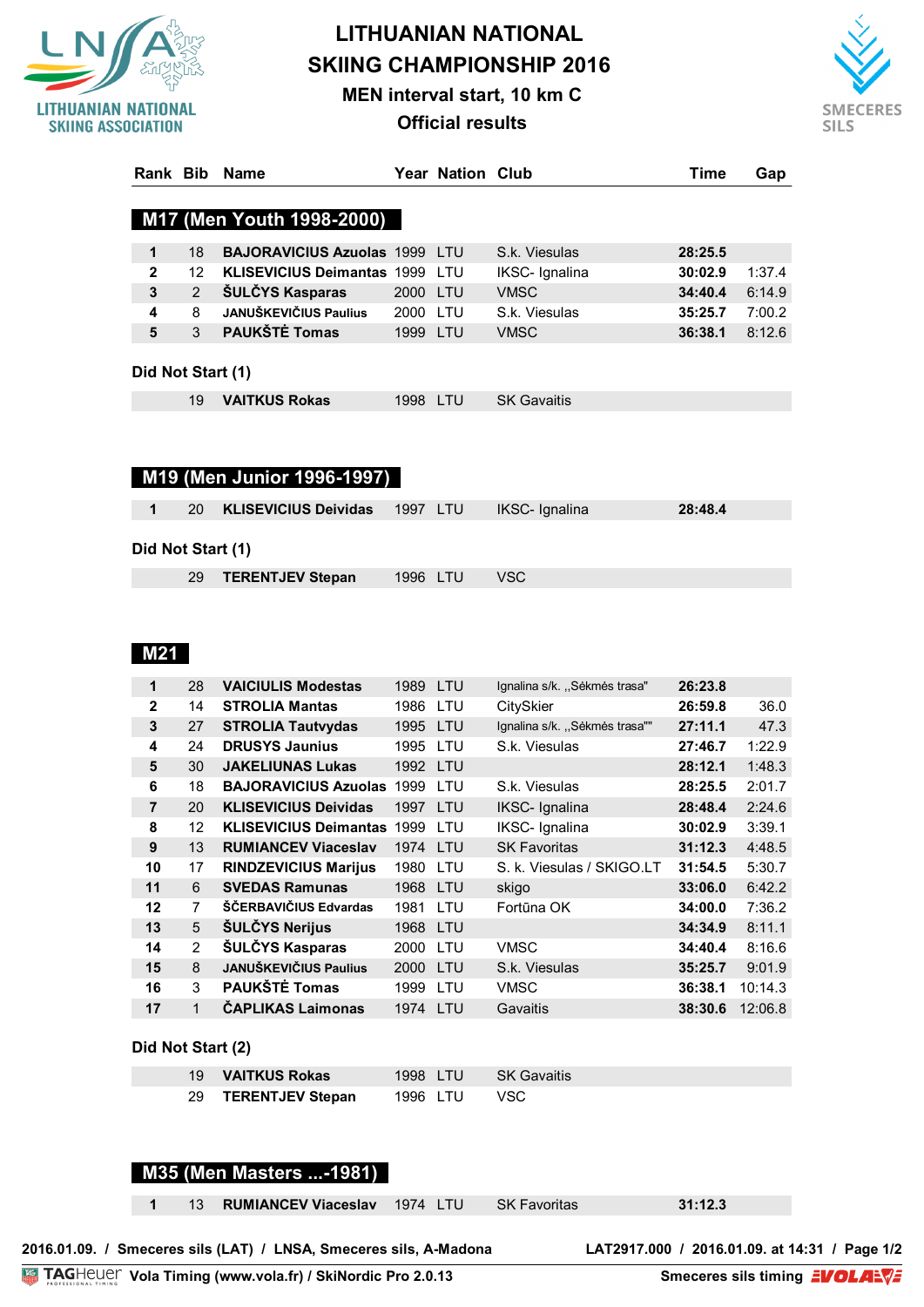### **LITHUANIAN NATIONAL SKIING CHAMPIONSHIP 2016 MEN interval start, 10 km C Official results**

**5** 1 **ČAPLIKAS Laimonas** 1974 LTU Gavaitis **38:30.6** 7:18.3



| LITHUANIAN NATIONAL<br><b>SKIING ASSOCIATION</b> |        |                             |          | <b>Official results</b> |                                   |         |        |
|--------------------------------------------------|--------|-----------------------------|----------|-------------------------|-----------------------------------|---------|--------|
|                                                  |        | Rank Bib Name               |          | <b>Year Nation Club</b> |                                   | Time    | Gap    |
|                                                  | $-17-$ | <b>RINDZEVICIUS Marijus</b> | 1980 LTU |                         | S. k. Viesulas / SKIGO.LT 31:54.5 |         | 42.2   |
|                                                  | 6      | <b>SVEDAS Ramunas</b>       | 1968 LTU |                         | skigo                             | 33:06.0 | 1:53.7 |
|                                                  |        | ŠČERBAVIČIUS Edvardas       | 1981 LTU |                         | Fortūna OK                        | 34:00.0 | 2:47.7 |